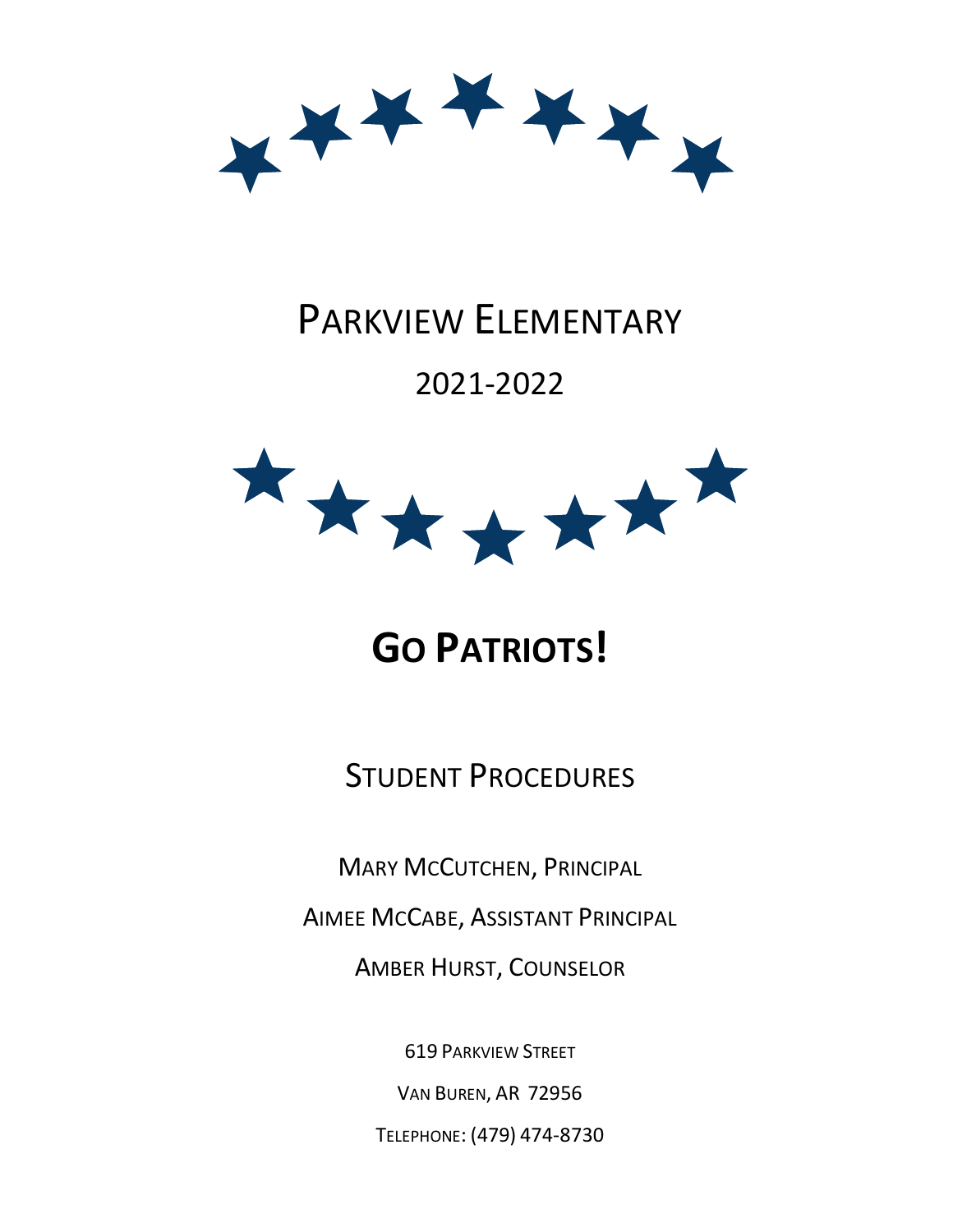## FAX: (479) 471-3149

## WWW.VBSD.US/SCHOOLS/PARKVIEW

## PARKVIEW ELEMENTARY FACULTY AND STAFF 2020-2021

| <b>PRINCIPAL</b>                | <b>MARY MCCUTCHEN</b>     |  |  |
|---------------------------------|---------------------------|--|--|
| <b>ASSISTANT PRINCIPAL</b>      | <b>AIMEE MCCABE</b>       |  |  |
| <b>COUNSELOR</b>                | <b>AMBER HURST</b>        |  |  |
| <b>ADMINISTRATIVE ASSISTANT</b> | NATASHA WOODARD           |  |  |
| <b>KINDERGARTEN</b>             | <b>VICTORIA HOWARD</b>    |  |  |
|                                 | <b>JULIE LENSING</b>      |  |  |
|                                 | <b>DANA VINES</b>         |  |  |
| <b>FIRST GRADE</b>              | <b>TRACI EATON</b>        |  |  |
|                                 | <b>SONDRA FARRAR</b>      |  |  |
|                                 | <b>TAMMY MARR</b>         |  |  |
| <b>SECOND GRADE</b>             | <b>JORDAN BELL</b>        |  |  |
|                                 | <b>CAROLINE FIMPEL</b>    |  |  |
|                                 | <b>CRAIG MCBRIDE</b>      |  |  |
| <b>THIRD GRADE</b>              | <b>MEGAN BEANE</b>        |  |  |
|                                 | <b>HALEY MIXON</b>        |  |  |
|                                 | <b>COURTNEY LYONS</b>     |  |  |
| <b>FOURTH GRADE</b>             | <b>BRANDI DEFFENBAUGH</b> |  |  |
|                                 | <b>KRISTI GREGORY</b>     |  |  |
|                                 | <b>CHELSEA JONES</b>      |  |  |
| <b>FIFTH GRADE</b>              | <b>KENRA NEWTON</b>       |  |  |
|                                 | <b>KELSEY WAID</b>        |  |  |
|                                 | <b>MARISIA WOFFORD</b>    |  |  |
| <b>LIBRARIAN</b>                | <b>NANCY POAGUE</b>       |  |  |
| <b>MUSIC</b>                    | FREEMAN/SEXTON            |  |  |
| P.E.                            | <b>MARK MACKIN</b>        |  |  |
| <b>ART</b>                      | <b>HALEY RICE</b>         |  |  |
| <b>COMPUTER LAB</b>             | <b>TWILA RAY</b>          |  |  |
| <b>RESOURCE</b>                 | <b>NA KHUU</b>            |  |  |
| <b>SPEECH PATHOLOGIST</b>       | <b>CINDY WHITSON</b>      |  |  |
| <b>PARAPROFESSIONALS</b>        | <b>KATE KUYKENDALL</b>    |  |  |
|                                 | <b>MARY PRESLEY</b>       |  |  |
|                                 | <b>NICK TUCKER</b>        |  |  |
| <b>NURSE</b>                    | <b>ASHLEY FLEMING</b>     |  |  |
| <b>FOOD SERVICE MANAGER</b>     | <b>KAMESHIA OSBORNE</b>   |  |  |
| <b>CUSTODIANS</b>               | ALONSO ESPINOSA           |  |  |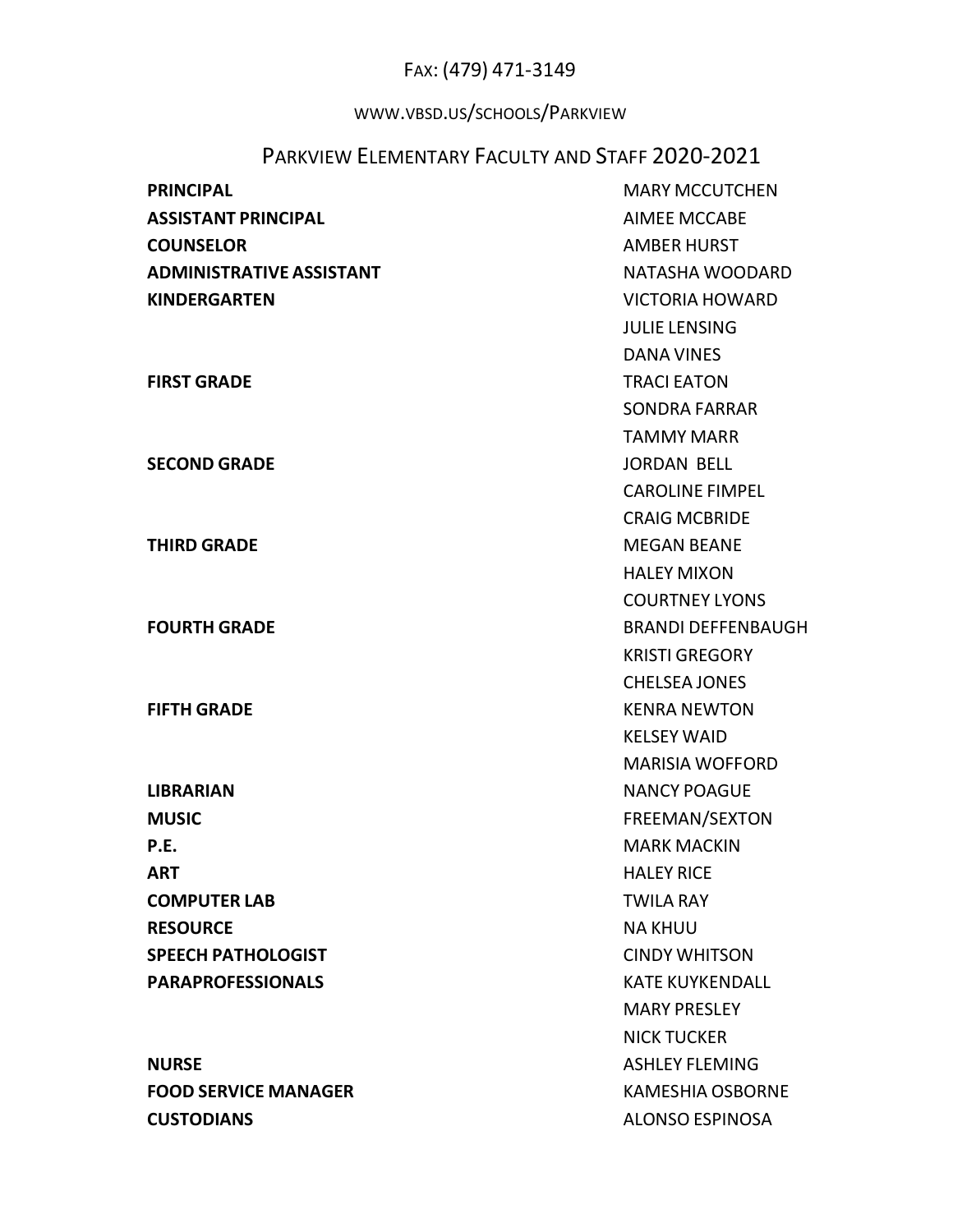#### **PRINCIPAL'S MESSAGE**

It is my pleasure to welcome you to Parkview Elementary School. The faculty and staff join me in saying we're happy to have you as part of the Parkview family. We plan to make this a wonderful year for your child.

The information in this *Procedure Manual* is in alignment with Arkansas law and Van Buren School District Policy. Nothing in this student manual supersedes the Van Buren School District's board policy. The pages of this manual are filled with important information regarding school policy and procedures. It is helpful for parents and students to review the contents together. If you have questions, please contact the school office.

We look forward to working with your family to ensure a successful year! Please contact me at any time with questions or concerns.

Sincerely,

Mary McCutchen, Principal mmccutchen@vbsd.us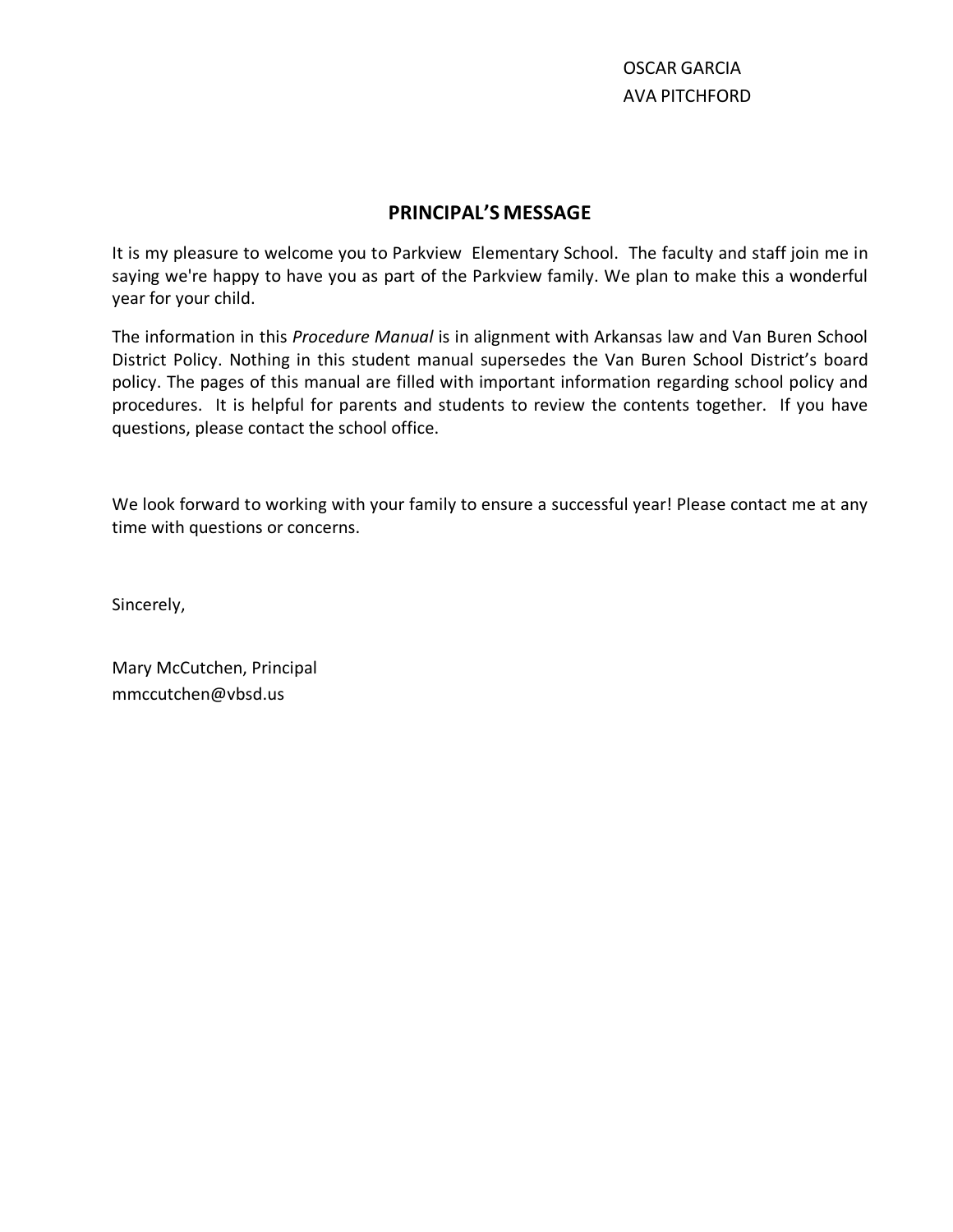#### **MISSION STATEMENT**

The goal of Parkview Elementary is to enable each student to reach his/her full potential academically, socially, and emotionally.

#### **THE PARKVIEW CREED**

I am a bright Parkview student. I was born a winner and I will not allow myself to think of failure. There is no limit to what I can achieve. I am an intelligent and capable student. I must start today to prepare for my future by seizing every opportunity to learn. I will work hard, use my time wisely, and practice the values of good citizenship. I am responsible for my own actions. I am unique and special. I WILL SUCCEED! GO Patriots!

#### **SCHOOL DAY**

The school day is from 8:00-3:00. Students may arrive at school after 7:20 a.m. Our first bell rings at 7:50 a.m. and the tardy bell rings at 8:00 a.m. Students who are tardy must be checked in by a parent at the office before attending class.

The school day ends at 3:00 p.m. Parents are requested not to pick students up before this time because it interferes with class time. To ensure safety during dismissal, students may not be checked out after 2:45 p.m. Refer to District Policy 4.2.3

#### **ATTENDANCE**

Regular attendance is essential to success in school.

1. If a child must be absent due to illness or a family emergency, the parent should contact the school by 8:00 a.m. on the day of the absence

OR

2. Bring a note to the school office from the parent or guardian stating the date(s) of the absence and the reason(s).

For an absence of more than 2 days, parents may make arrangements to pick up make-up work. Excessive unexcused absence is in violation of the laws of the State of Arkansas.

## **\*DUE TO COVID-19, VISITORS WILL NOT BE ALLOWED INSIDE THE BUILDING UNTIL FURTHER NOTICE. FOR DELIVERIES OR TO CHECK OUT A STUDENT, PUSH THE BUZZER, COMMUNICATE YOUR NEEDS, AND A STAFF WILL ACCOMMODATE YOUR REQUESTS.**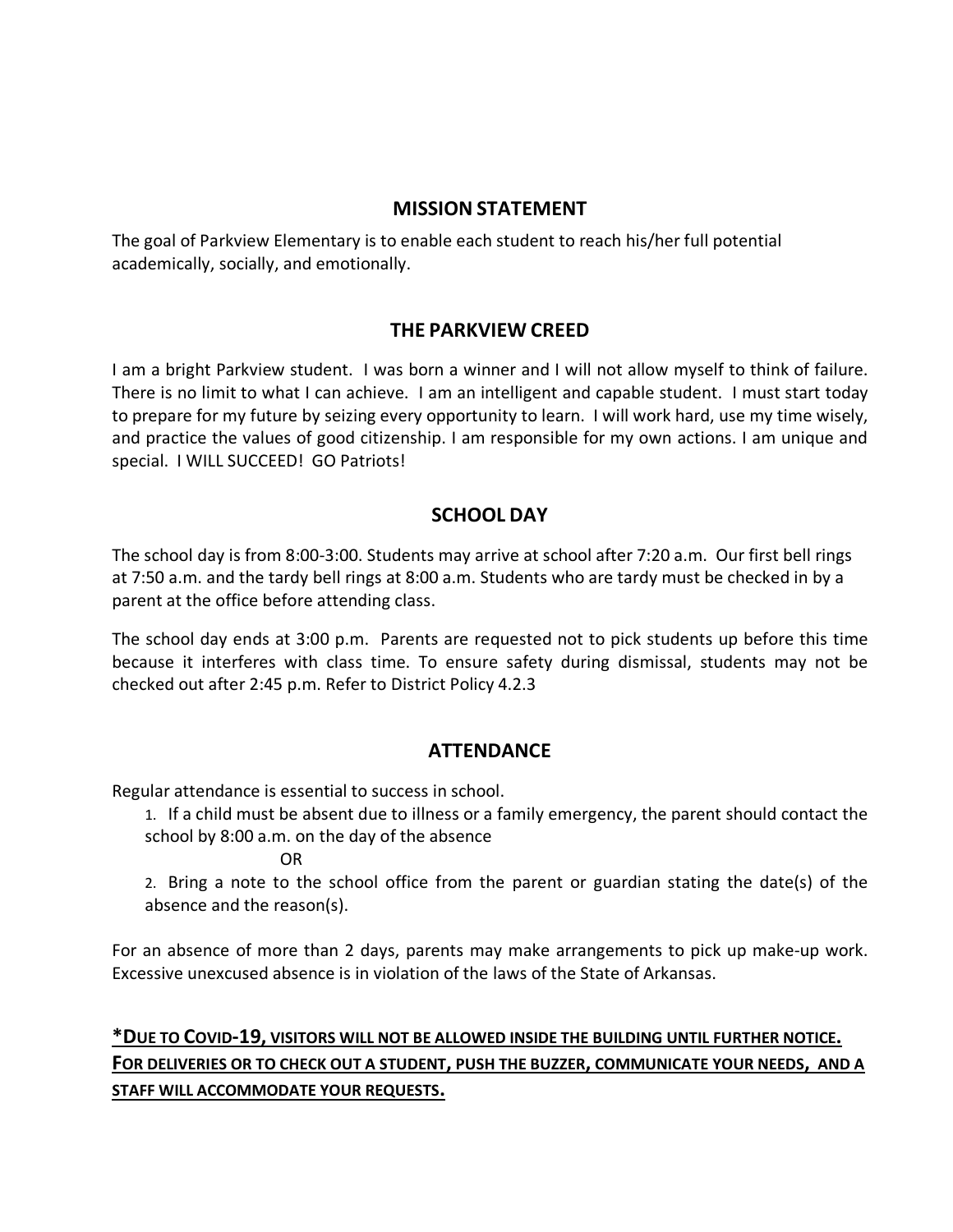#### **SCHOOL MEALS**

Breakfast is provided free to all students. Lunch should be purchased in advance. Students use a computerized debit system to pay for their meals at school. Send your check or cash in a sealed envelope. Write on the outside of the envelope the student's name, teacher's name, and the amount of money enclosed for meals. You may also pay by debit card and manage your student(s) lunch account by signing up for MyPaymentsPlus. This service can be found on the district website (www.vbsd.us) under the Parents-- Existing tab. Meals are not to be charged by students. Applications for Free/Reduced Meals are available through the school office or online on the district website under the Parents-- Existing tab.

#### **CAFETERIA**

All students are expected to stay seated and talk quietly and politely. Students are also expected to use appropriate table manners, clean up their area, and raise their hands for questions or assistance.

We encourage parents to have lunch with their child whenever they can. Parents will please sign in at the office and wear a visitor sticker. Students are allowed to eat with parents at the visitor table. Other students will not be allowed to move to the visitor table.

#### **\*DUE TO COVID 19, PARENTS WILL NOT BE ALLOWED IN THE BUILDING TO EAT LUNCH WITH THEIR CHILD.**

#### **TRANSPORTATION**

Students who reside in the Parkview attendance area and live two miles or more from Parkview will be permitted to ride a bus. A student must follow bus rules or he/she will not be permitted to ride a bus.

#### **LOST AND FOUND**

Any item that is found should be turned into lost and found where it will be kept for a reasonable period of time. All items not claimed within a reasonable time will be given to a charitable organization. We ask parents to put their child's name in jackets, lunch boxes, and any other personal item. The school is not responsible for lost or stolen articles.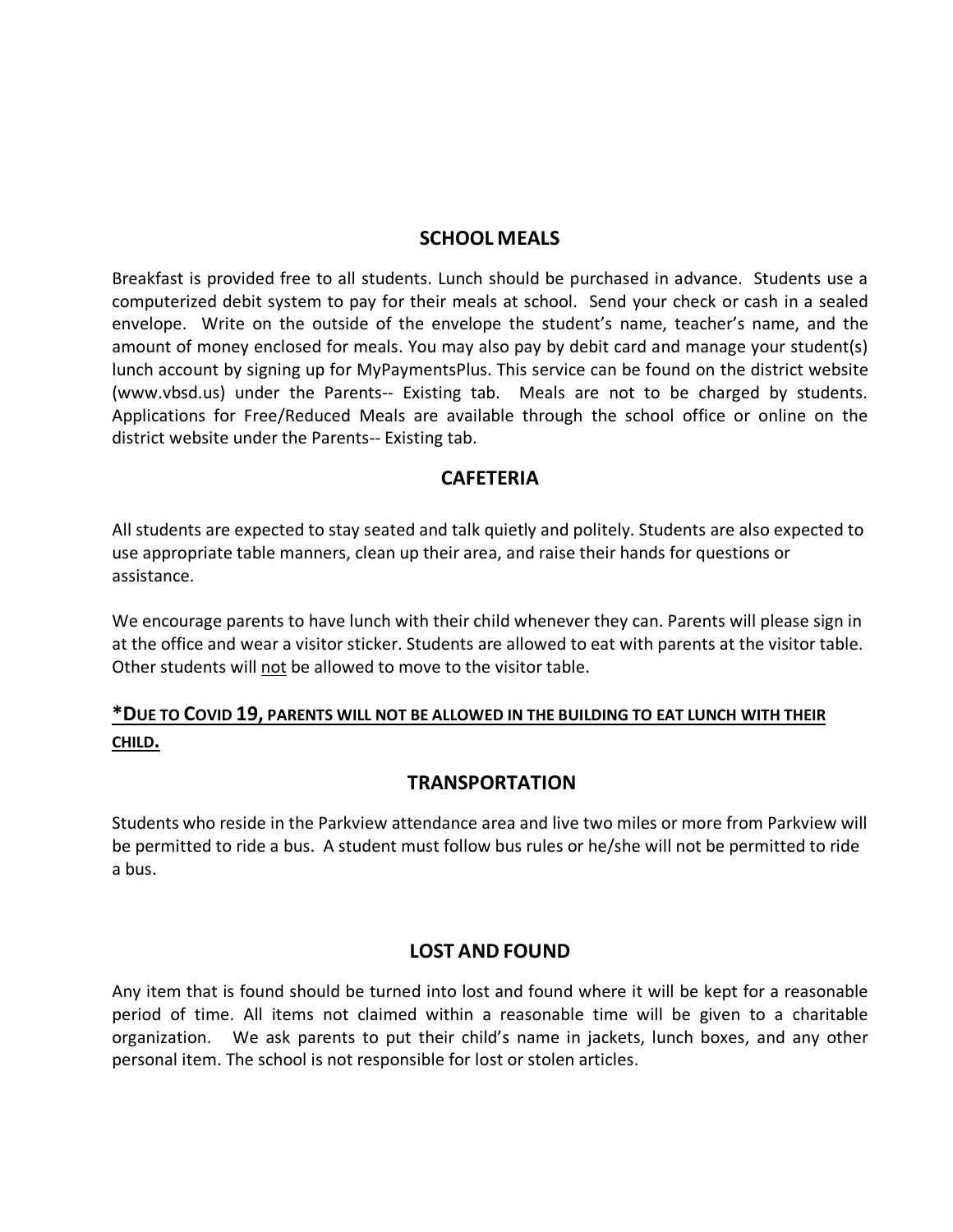#### **CHANGE OF ADDRESS OR PHONE NUMBER**

Parents will be asked to complete a packet of informational pages regarding their child upon enrollment and at the beginning of each school year. It is imperative that the school office be notified immediately of a change of address, home or office telephone number, or of a change in emergency information during the academic school year. In the case of Court ordered custodial parents or guardians, a copy of the Court document granting custody, along with other pertinent information should be on file in the school office to prevent unauthorized access to students or their records. According to the Family Rights and Privacy Act of 1974, only school personnel, parent/guardian, or person by Court order are permitted to inspect and review educational records relating to the student.

#### **BOOK POLICY**

Books will be furnished by the State of Arkansas to all students. Students are responsible for these books. Charges for lost or damaged books will be collected according to state guidelines. When a student is certain a book is lost, he/she should notify the teacher and his/her parents. The book must be paid for before another book is issued to the student. If the book is found, money will be refunded. Final fines will be assessed for damaged books.

#### **TECHNOLOGY**

We are fortunate to have chrome books, I-pads, Promethean boards, computers and other technology available at Parkview for student use in the pursuit of learning. Technology is also used by staff for communication, administrative and assessment purposes. Refer to District Policy 2.29. Each student will be assigned a technology device to take home nightly. In accordance with school district policy, students will be asked to sign a contract regarding appropriate use of technology while at school and at home. Refer to district policy 2.29.

## **CURRICULUM**

The instructional program of Parkview School is in alignment with the curriculum and instructional methods of the Van Buren School District and the Arkansas Department of Education (ADE). This includes a program of comprehensive literacy, standards based mathematics, inquiry based science, social studies, physical activity, and the arts. Specific student learning expectations for each grade level are available at [http://arkedu.state.ar.us/curriculum/curriculum\\_framework.html](http://arkedu.state.ar.us/curriculum/curriculum_framework.html) under Arkansas Frameworks. This year we will also utilize Lincoln Learning and Seesaw for blended learning purposes.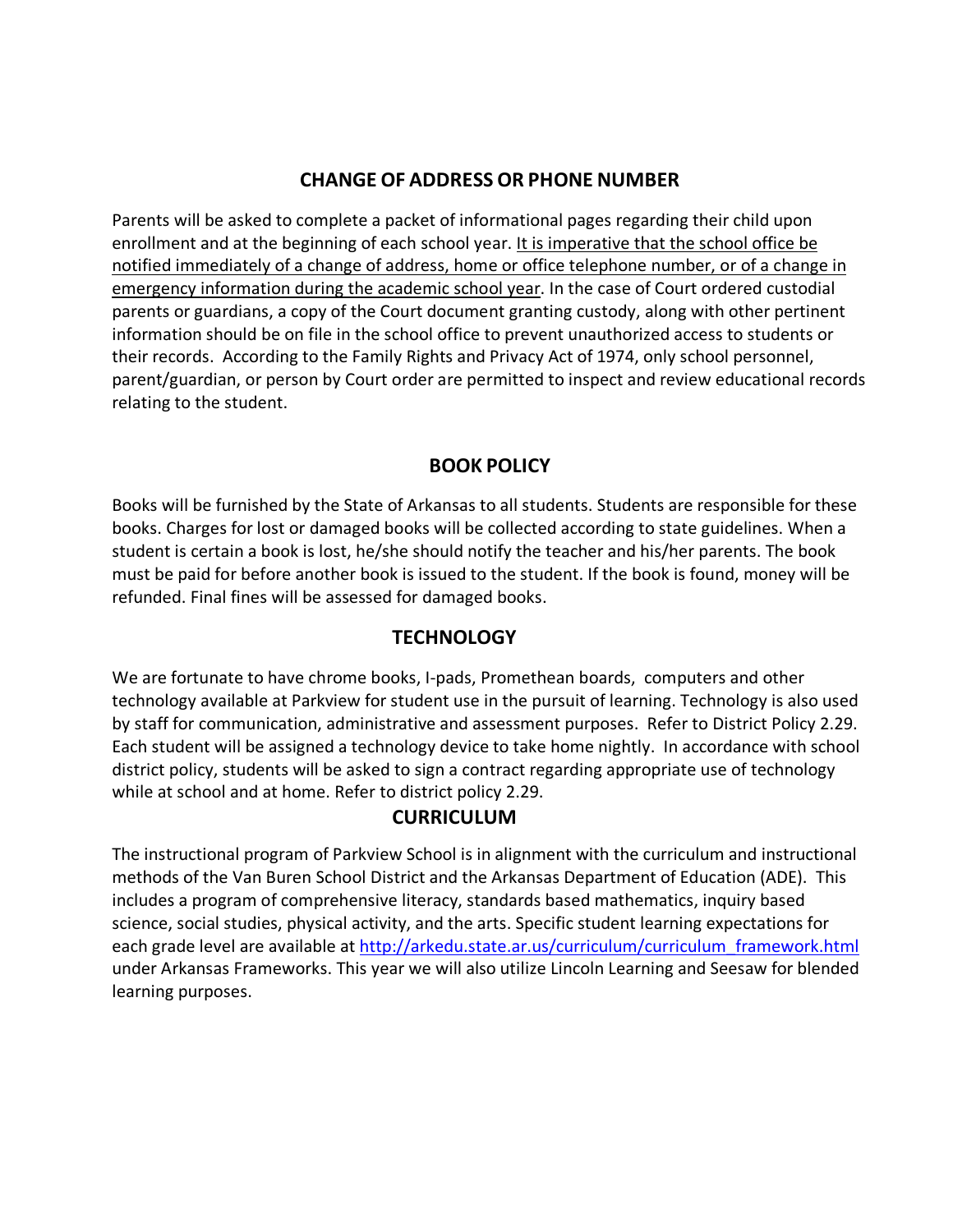#### **REMEDIATION PLAN**

In order to provide a learning environment that enables all students to learn at high levels, Parkview Elementary will provide an intense remediation program to any student failing to achieve the proficient level on the state mandated criterion-referenced tests or scores below the fiftieth percentile on the state mandated norm-referenced test. The program will be specific to the student's identified deficiencies, different from the previous year's regular classroom instructional program, and take into account the student's learning style. After evaluation by school personnel knowledgeable of the student's performance, a student plan will be developed, identifying the student's specific areas of deficiency in literacy and/or mathematics, the desired level of performance in these areas, and the instructional and support services provided to meet the desired levels of performance. The plan shall be flexible, contain multiple remediation methods and strategies, include formative assessments and shall be revised periodically based on the results from the formative assessments. Students shall receive remediation from a highly qualified teacher and/or highly qualified paraprofessional under the guidance of a highly qualified teacher. According to state regulations, failure to participate in required remediation may result in retention if proficiency is not attained. In addition, Parkview utilizes an intervention team of highly qualified personnel to create and provide additional instructional and or behavioral support.

#### **ACADEMIC PROGRESS**

The K-5 schools in the Van Buren School District use a standards-based reporting system to report student progress toward the Arkansas State Standards. Elementary schools do not use traditional letter grades to report progress. At mid-quarter, reports will be sent home informing parents about student progress toward the standards and at the end of each quarter, report cards will be sent home providing detailed information about student progress toward standards.

There will be a minimum of two formal parent/teacher conference times each year for parents and teachers to discuss student progress. In addition to the two formal conference times, parents may call the school any time throughout the year to set up a conference to talk with the teacher about their child's progress.

#### **HOMEWORK**

Home study is a necessary part of each student's educational program. Each student is expected to spend some time on home study, in addition to scheduled class instruction, to achieve satisfactory work. Homework is classified as either work that was not finished in class or additional work to be done outside the class. VBSD Policy 5.11

#### **STUDENT SERVICES**

We will make every effort to assist in the cooperation of families, school district staff, and community resources to meet the needs of individual students and groups of students. School extra-curricular activities include numerous opportunities for developing the whole child.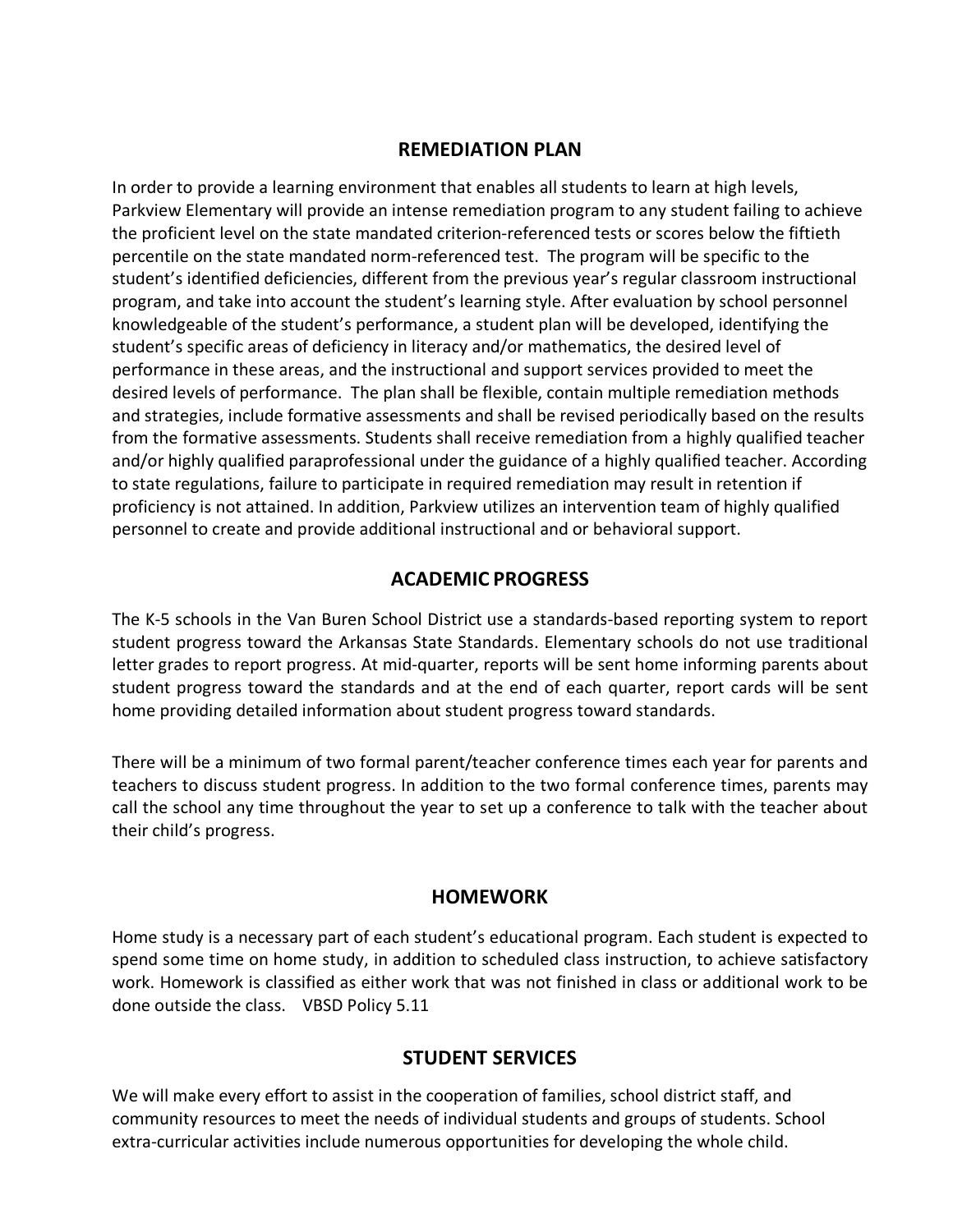#### **COUNSELING**

All elementary students have the services of the school counselor. Student referrals may be made by a teacher, a parent, or requested by a student. The counselor has special training in providing help to students and will be glad to help students find information, talk over feelings or problems, or just listen when they need someone to talk with about their concerns or challenges. Whenever a student needs to see the counselor, they must ask for permission from the teacher to leave the class or stop by the counselor's office before school to make an appointment.The counselor will then send for the student at the appropriate time. If they wish, students may see the counselor before or after school or during their recess.

#### **BEHAVIOR**

Students are expected to behave in a manner which will allow everyone to be successful at school and which will help students grow into citizens of honorable character. These behaviors include:

- Coming to school ready to learn
	- o Fully participate in class activities with a positive attitude
	- o Having each day's homework and assignments completed and ready to hand in or share
	- o Working to reach the highest expectations
- Showing respect for the rights, feelings, and property of others
	- o Keep hands, feet, and objects to themselves
	- o Refrain from talking without permission
	- o No name calling or "put downs"
	- o Bullying will not be tolerated in accordance with the Van Buren School District Policy 4.3.6
	- o Walk quietly and orderly inside the building
	- o Play safely and fairly
- Demonstrating responsibility
	- o Making parents aware of conferences and school events
	- o Making teachers aware of notes, money, or information from parents
	- o Following all classroom and school procedures
	- o Acknowledging the responsibility and consequences of their behavior

The Discipline Plan in the classroom is designed to help students honor these expectations and to encourage them to make positive choices. If a student chooses to disrupt the learning environment there will be logical and consistent consequences. In most cases, the first time will be a verbal warning. If inappropriate behavior continues, the teacher will employ an established prompting and consequence system to remind students to make better choices. The teacher will communicate with you the specifics of the classroom plan. In extreme cases, students will be referred to the assistant principal/principal for further disciplinary action.

We will make every attempt to keep you informed of your child's behavior. Thank you for your family's cooperation with us in providing a nurturing, safe, and orderly environment for learning.

#### **DISCIPLINE**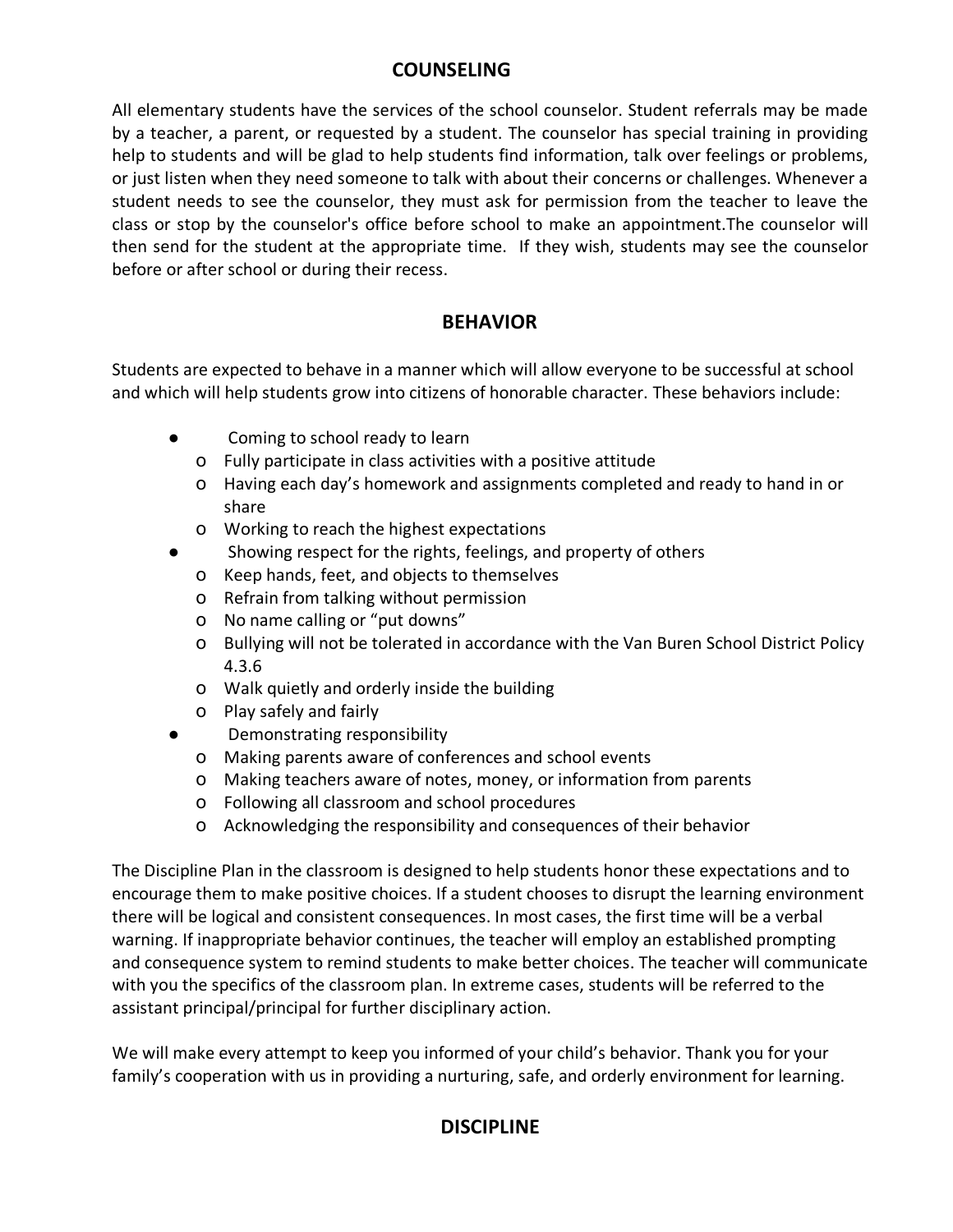Each staff member at Parkview Elementary accepts responsibility for the maintenance of discipline and for the promotion of wholesome human relations. A student's behavior should conform to acceptable standards of conduct that reflects self-respect and consideration for the rights, feelings, and property of others. If a student is sent to the office for disciplinary action, a written report will be sent home. Parents will receive a written copy of the classroom discipline plan. Refer to District Policy 4.3

#### **TOYS OR ELECTRONIC EQUIPMENT**

Students are not allowed to bring toys from home. If a student brings a toy to school, the teacher may confiscate it until a parent comes to claim it. The school will not be responsible for the theft or loss of the toy.

#### **CELL PHONES**

If a student brings a cell phone to school, it must remain off and in the child's backpack throughout the day. If a student takes the phone out of the backpack, it will be taken from the student and a parent must pick it up in the office. Parkview is not responsible for any lost or stolen cell phones.

#### **HEALTH INFORMATION**

Students are expected to have on file a record of immunizations according to the state laws of Arkansas. The school's staff will care for any child who becomes ill or injured at school. If the child's condition is thought to be serious, the parents will be contacted and the child sent home. For a condition which may be contagious, students will be sent home until the child is no longer a danger to other students. Students should be free of fever for 24 hours before returning to school. In case of an emergency, the child will be taken to the hospital and the parents notified. Refer to District Policy 4.1.2

Parkview students are not allowed to bring medicine to school. Students may be administered medications by office personnel while at school under the following policy:

- No over the counter drugs will be given at school.
- A parent must bring in prescription medication. Transportation of medicines on school buses is strictly prohibited.
- A parent must sign the consent form before any medications will be given.
- Medications must be in the original container with the child's name on the prescription.
- With the exception of ADD/ADHD medications, no medication which is prescribed for three times a day or less will be administered at school.

#### **\*FOR COVID-19 SYMPTOMS, WE WILL FOLLOW SPECIFIC STEPS AND PROCEDURES SET FORTH BY THE ARKANSAS DEPARTMENT OF HEALTH AND THE CDC.**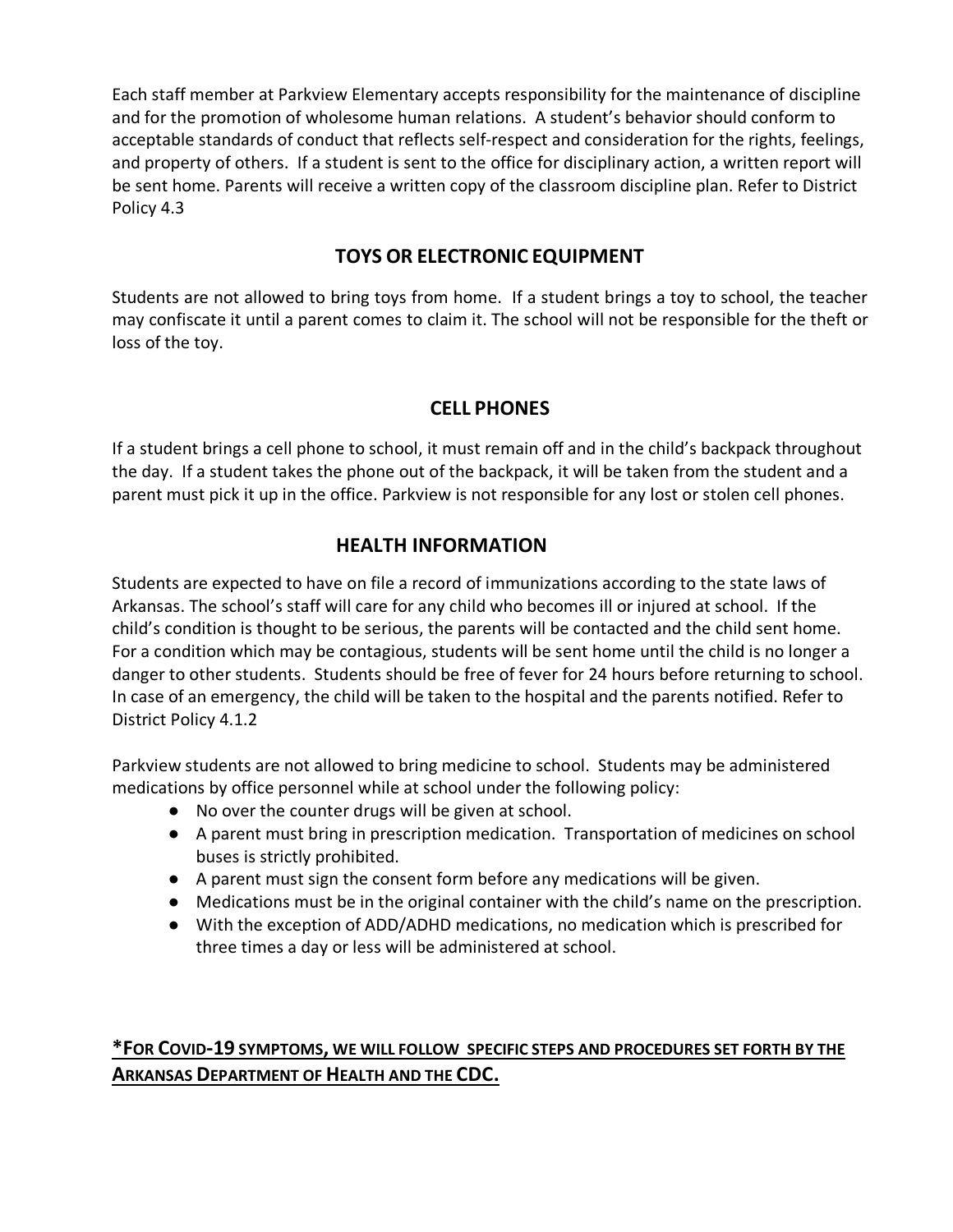#### **HEALTH SCREENINGS (state mandated)**

#### **Vision: (A.C.A. 6-18-1501)**

Act 1438 of 2005 requires students in grades PreK, KF, 1, 2, 4, 6, 8, and transfer students to have an eye and vision screen. Only failure notifications are sent home. A child who does not pass the screening shall be required to have an exam conducted by an optometrist or ophthalmologist within 60 days of receipt of the screening report and show proof of the exam. Parents needing financial assistance should contact the school nurse.

#### **Hearing:**

Hearing screens are mandated for students in grades PreK, K, 1, 2, 4, 6, 8, and transfer students. Only failure notices are sent home. Parents have 60 days to show proof that a doctor or audiologist examined their child.

*Insurance is billed for students covered under Medicaid/Arkansas Kids 1st will be billed, where applicable, for hearing and vision screenings conducted at school unless notified in writing, by parents to decline within 60 days of receipt of the handbook.*

#### **BMI: (ARK Code 20-7-133 and 3.04)**

Act 1220 requires students in grades KF, 2, 4, 6, 8, and 10 to have their height and weight assessed. A parent who refuses to have their child assessed must provide a written request of the refusal to the school. Screening results will be sent home only upon request of the parent/legal guardian. **Scoliosis: Act 95 of 1989 and Act 41 of 1987**

The acts require girls in 6th grade and all students in 8th grade be screened for scoliosis. Parents of a child who fails the screening will be sent an information letter stating the need to see a licensed physician. A parent, who refuses to have their child screened, must provide a written request of refusal to the school.

#### **INCLEMENT WEATHER**

When severe weather creates hazardous conditions, the regular school schedule may be suspended to ensure students' safety. It is the parent's responsibility to monitor news reports via television and radio stations for announcements regarding changes in the school schedule. On a school day with wet or extreme temperature (below freezing or over 100 degrees) students will remain indoors during recess and before school starts.

#### **DRESS**

Hats may not be worn in the building. Students may not wear clothing that can be hazardous to them in their educational activities. Clothing should be age appropriate. Refer to District Policy 4.3.4

#### **DRILLS AND PROCEDURES**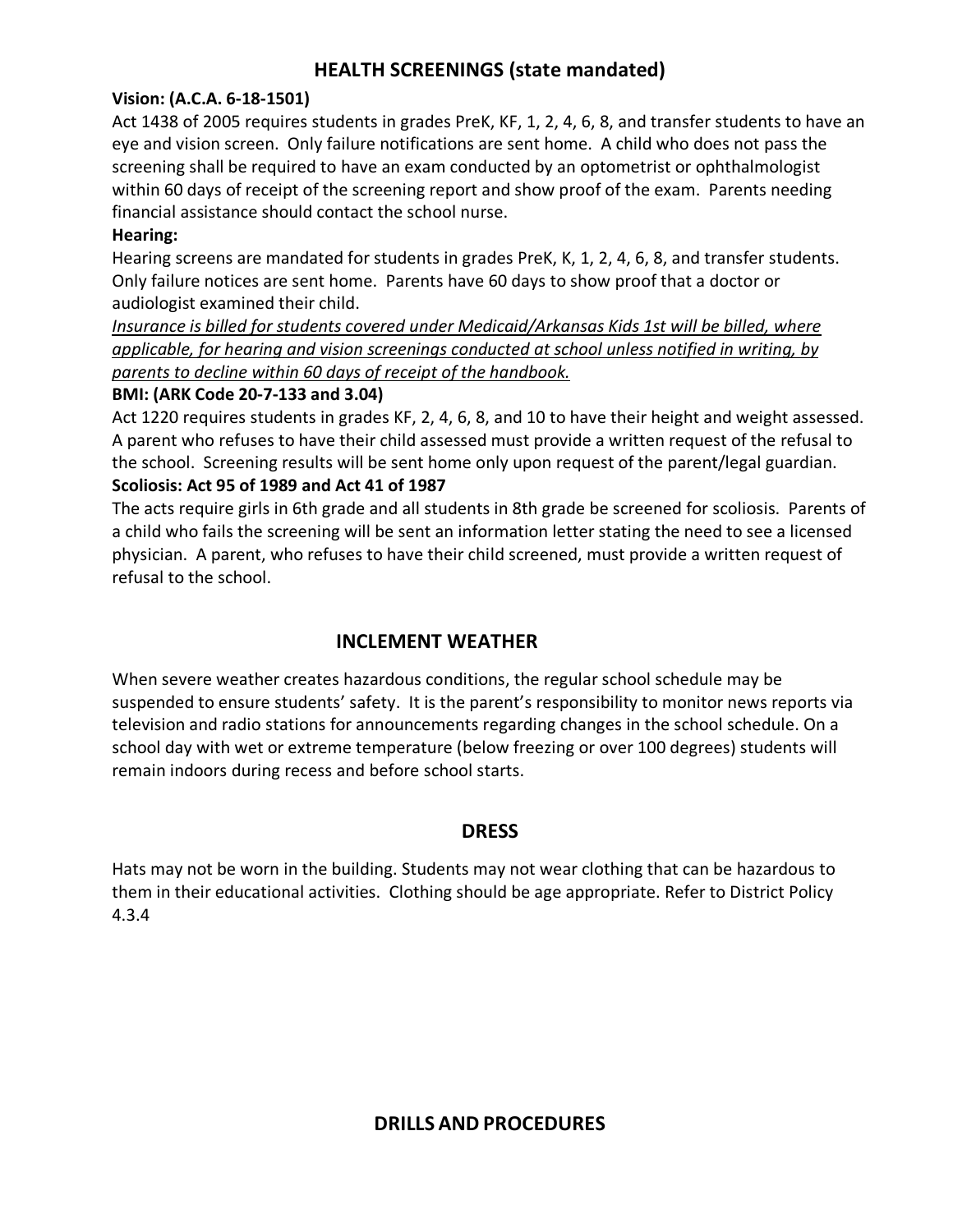**Fire Drills:** The fire signal will be one continuous alarm that can be heard throughout the facility. Students should remain quiet and listen for the directions by the teachers. Students will walk to their assigned places. Everyone will exit the classrooms and building following the designated routes that are posted in each room. The all-clear signal for returning to the facility will be a verbal command.

**Tornado Drills:** The signal for a tornado drill will be a vocal command. Students will walk quickly and quietly to their designated area. Students should be quiet and listen for directions.

#### **SAFETY**

Every precaution is taken to ensure the safety of students at Parkview. Periodic fire, tornado, and lockdown drills are executed to ensure students learn safety procedures and adhere to all safety guidelines.

Please help us prevent the risk of serious injury by adhering to all rules of traffic safety. Students should be dropped off and picked up by the curb. Children are not permitted to be dropped off in the parking lot.

Due to safety concerns, walkers are not dismissed before 3:15 pm. This includes parents walking up to the building to take their child. If you plan on walking to get your child, please wait until 3:15 pm, thus allowing traffic to clear out. In addition, adults must remain in the vehicle and go through the car line to pick up a student. NO students will be dismissed to an adult who parks their car and tries to pick up a child. Two car tags are provided for pick-up to hang on your rear-view mirror. Car tags will need to be in cars before your child is allowed to get in the vehicle. If a tag is not present in the vehicle, the driver must park and come to the office to check out the student.

We always welcome you to Parkview. However, we also want to ensure that we know who is in the building at all times. Therefore, when entering the building you should check in at the office and get a visitor's tag. The first time you visit our school, please bring your driver's license. Your license is scanned through our Hall Pass system and the system will issue your visitor's badge. Every visit after that, your badge can be printed by an office staff member by entering your last name into the system. When leaving the building, always exit out the door by the office. This ensures all doors will remain locked throughout the day.

#### **\*DUE TO COVID-19, VISITORS WILL NOT BE ALLOWED INSIDE THE BUILDING UNTIL FURTHER NOTICE.**

#### **SCHOOL PARTIES**

In compliance with Arkansas law, there will be no more than 9 scheduled events with Foods of Minimal Nutritional Value (FMNV) each year. There are three designated parties a year.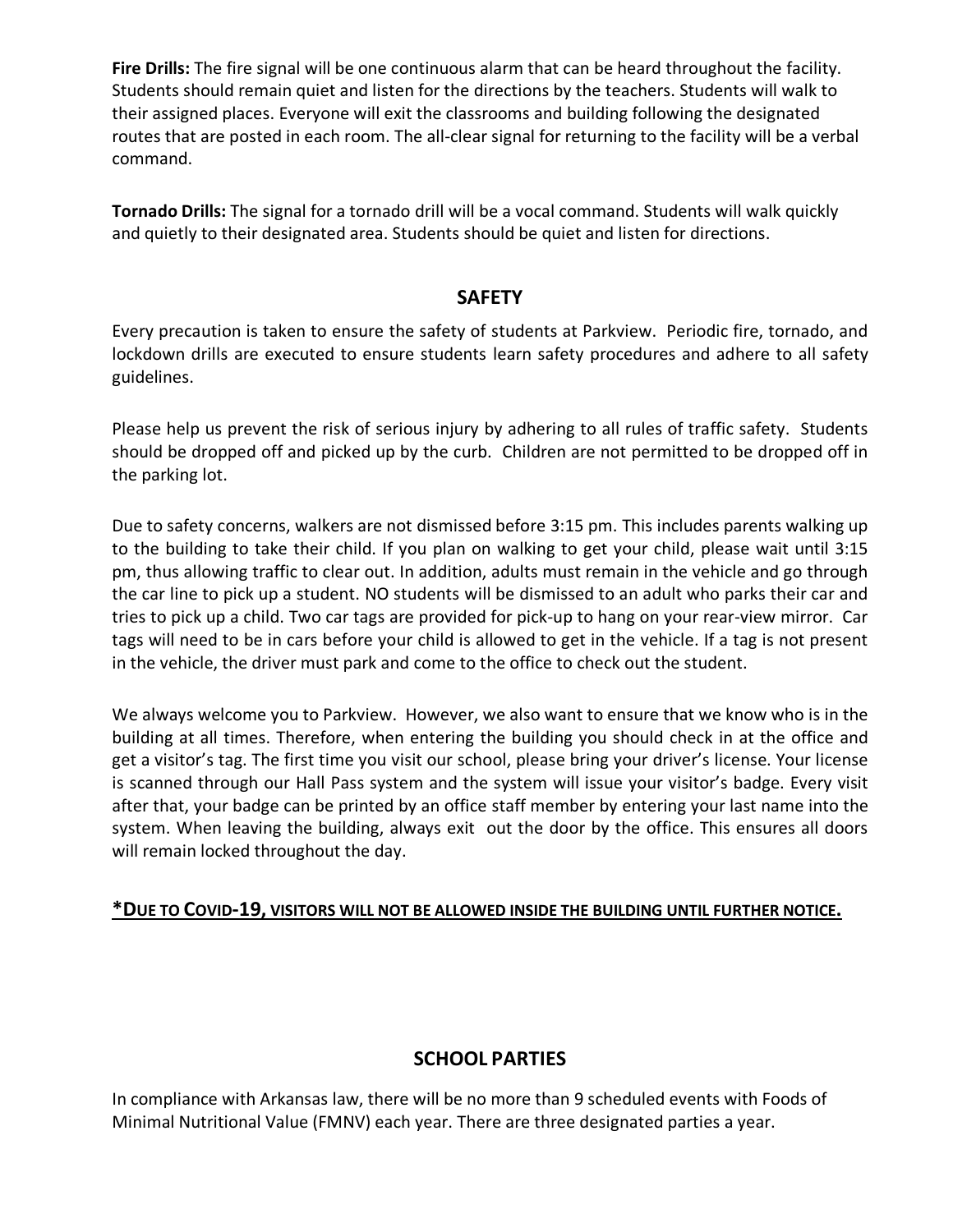Information will be sent home by the classroom teacher giving specific details for each party. All party refreshments must be store bought (no homemade treats). **Please remember the State Regulations for Nutrition and Fitness do not allow cupcakes, cookies, etc. for birthday parties.** 

#### **\*DUE TOCOVID-19, VISITORS WILL NOT BE ALLOWED TO ATTEND CELEBRATIONS UNTIL FURTHER NOTICE.**

#### **NON-NUTRITIONAL DAYS**

The Arkansas Department of Education has passed rules governing nutrition standards in Arkansas Public Schools. These rules have an effect on what food item parents are allowed to send to school.

By signing the statement at the end of the student handbook, you are acknowledging you have read the rules below.

● Ele mentary students will not have access to vended (sold or given away) food and beverage items anytime, anywhere on school premises during the declared school day.

 $\bullet$ This does not apply to students with special needs indicated in the student IEP or to school nurses providing health care to individual students.

 $\bullet$ 

Students may be given any food and/or beverage Items for up to nine (9) different school events each school year to be determined and approved by school officials.

● Nutries and the contract of the contract of the contract of the contract of the contract of the contract of the contract of the contract of the contract of the contract of the contract of the contract of the contract o

ritional foods may be used for instructional purposes. The school, as part of the planned instructional program, may also distribute nutritional snacks (kindergarten snacks for example).

●

This does not restrict what parents may provide for their own child's lunch or snack.

 $\bullet$  To the contract of  $\bullet$  To the contract of  $\bullet$  To the contract of  $\bullet$  To the contract of  $\bullet$ meet state regulations (law), we must ask parents not to provide food/beverage items to other children at school for events such as birthday parties. Parents may provide food/beverage items upon request to support one of up to nine (9) allowable events such as Valentine's Day.

#### **VIDEO SURVEILLANCE AND OTHER STUDENT MONITORING**

Video/recording devices may be in use in school buildings, on school grounds and in school vehicles as determined by the VBSD. Refer to policy 4.48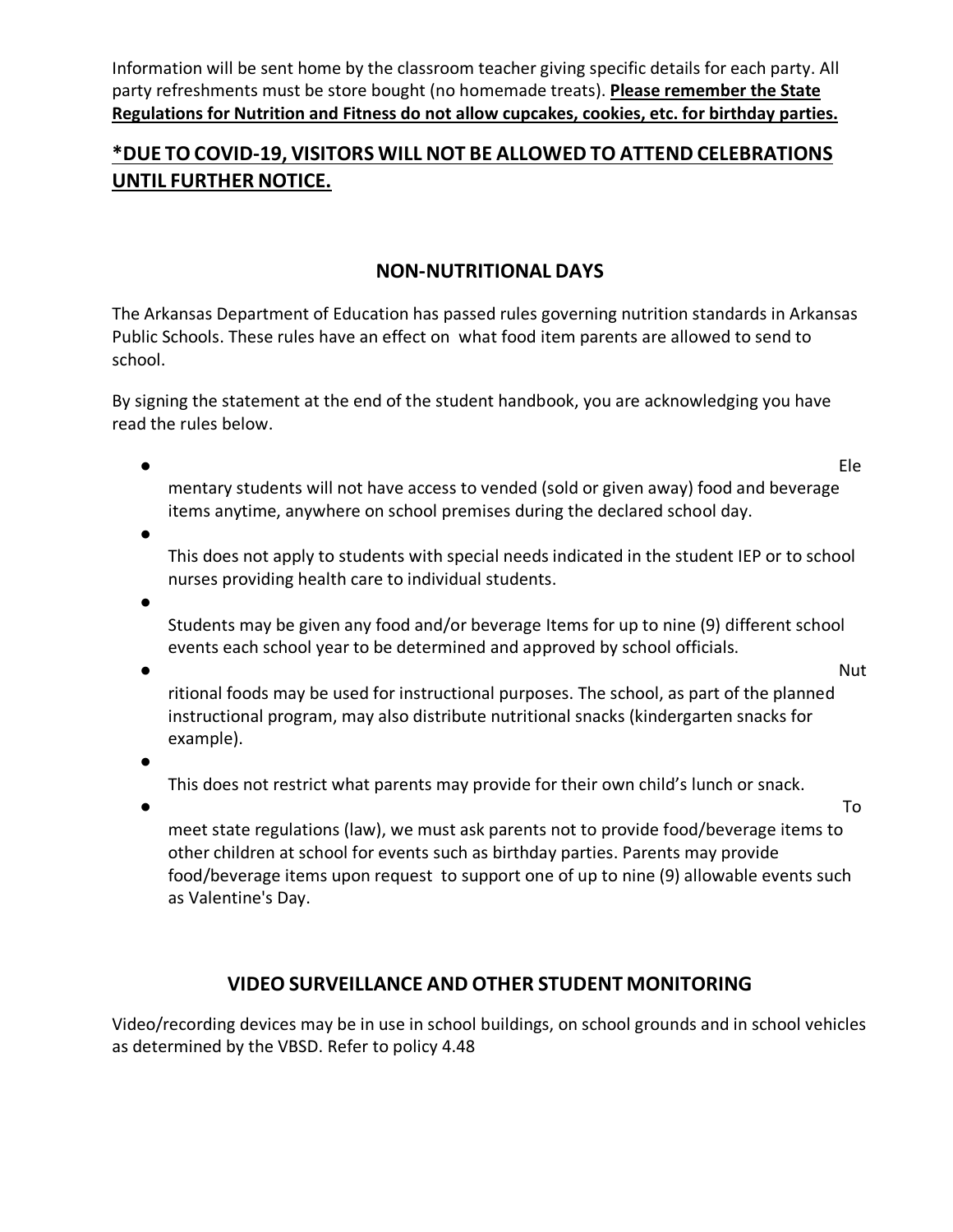#### **STUDENT CONDUCT – BULLYING**

Respect for the dignity of others is a cornerstone of civil society. Bullying creates an atmosphere of fear and intimidation, robs a person of his/her dignity, detracts from the safe environment necessary to promote student learning, and will not be tolerated by the Board of Directors of the Van Buren School District. Students who bully another person shall be held accountable for their actions whether they occur on school equipment or property; off school property at a school sponsored or approved function, activity, or event; going to or from school or a school activity in a school vehicle or school bus; or at designated school bus stops.

"Bullying" means the intentional harassment, intimidation, humiliation, ridicule, defamation, or threat or incitement of violence by a student against another student or public school employee by a written, verbal, electronic, or physical act that may address an attribute of the other student, public school employee, or person with whom the other student or public school employee is associated and that causes or creates actual or reasonably foreseeable:

• Physical harm to a public school employee or student or damage to the public school employee's or student's property;

• Substantial interference with a student's education or with a public school employee's role in education;

• A hostile educational environment for one (1) or more students or public school employees due to the severity, persistence, or pervasiveness of the act; or

• Substantial disruption of the orderly operation of the school or educational environment;

Examples of "Bullying" include, but not limited to, a pattern of behavior involving one or more of the following:

1. Cyberbullying;

2. Sarcastic comments "compliments" about another student's personal appearance or actual or perceived attributes,

3. Pointed questions intended to embarrass or humiliate,

- 4. Mocking, taunting, or belittling,
- 5. Non-verbal threats and/or intimidation such as "fronting" or "chesting" a person,
- 6. Blackmail, extortion, demands for protection money or other involuntary donations or loans,
- 7. Deliberate physical contact or injury to person or property,
- 8. Stealing or hiding books or belongings,
- 9. Threats of harm to student(s), possessions, or others

10. Sexual harassment, as governed by policy 4.3.5 is also a form of bullying.

"Cyberbullying" means any form of communication by electronic act that is sent with the purpose to:

o Harass, intimidate, humiliate, ridicule, defame, or threaten a student, school employee, or person with whom the other student or school employee is associated; or

o Incite violence towards a student, school employee, or person with whom the other student or school employee is associated.

Cyberbullying of school employees includes, but is not limited to:

a. Building a fake profile or website of the employee;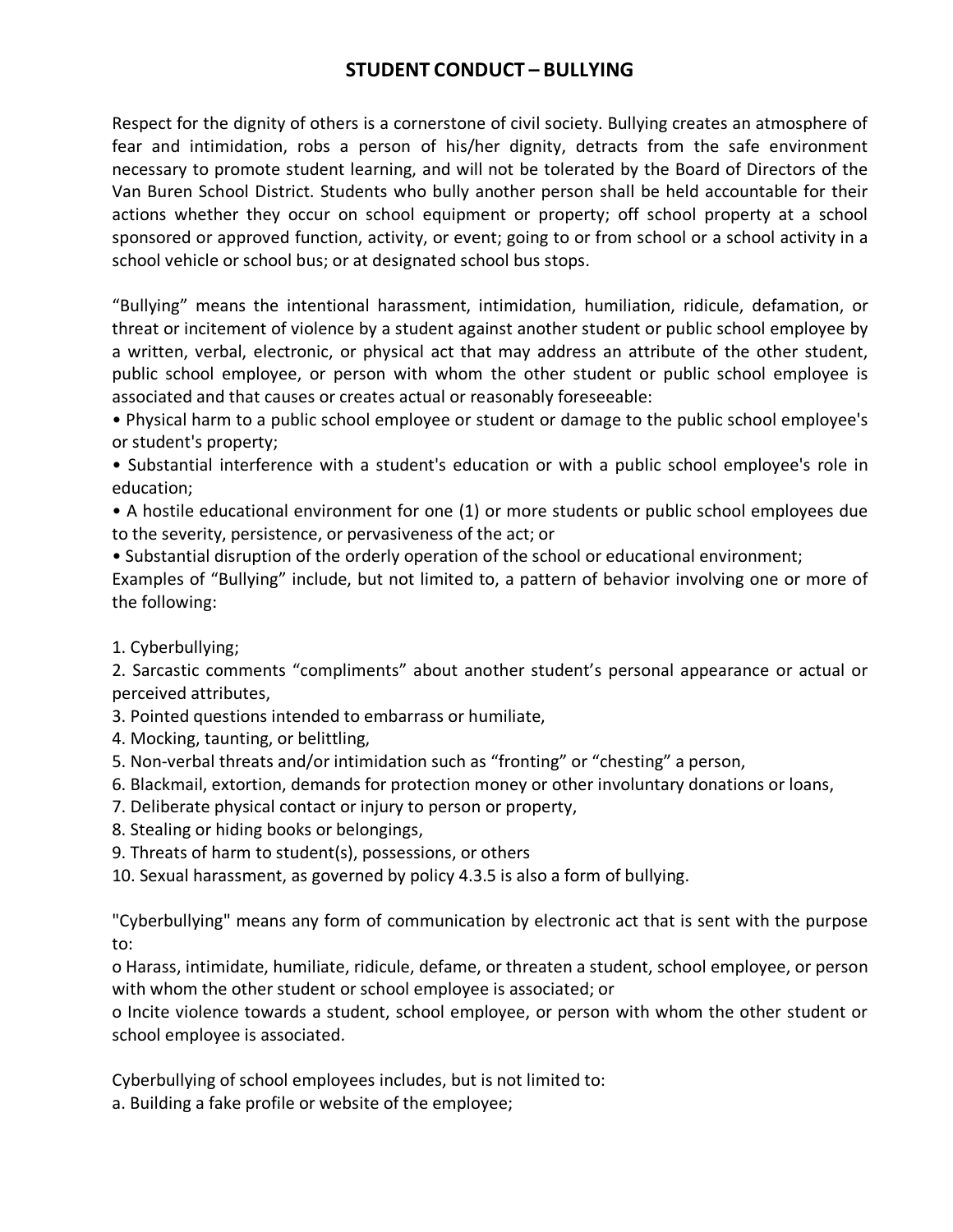b. Posting or encouraging others to post on the internet private, personal, or sexual information pertaining to a school employee;

c. Posting an original or edited image of the school employee on the internet;

d. Making repeated, continuing, or sustained electronic communications, including electronic mail or transmission, to a school employee;

e. Signing up a school employee for a pornographic internet site; or

f. Without authorization of the school employee, signing up a school employee for electronic mailing lists or to receive junk electronic messages and instant messages.

Cyberbullying is prohibited whether or not the cyberbullying originated on school property or with school equipment, if the cyberbullying results in the substantial disruption of the orderly operation of the school or educational environment or is directed specifically at students or school personnel and maliciously intended for the purpose of disrupting school and has a high likelihood of succeeding in that purpose.

"Harassment" means a pattern of unwelcome verbal or physical conduct relating to another person's constitutionally or statutorily protected status that causes, or reasonably should be expected to cause, substantial interference with the other's performance in the school environment; and

Students are encouraged to report behavior they consider to be bullying, including a single action which if allowed to continue would constitute bullying, to their teacher or the building principal. The report may be made anonymously. Teachers and other school employees who have witnessed, or are reliably informed that, a student has been a victim of behavior they consider to be bullying, including a single action which if allowed to continue would constitute bullying, shall report the incident(s) to the building principal, or designee, as soon as possible. Parents or legal guardians may submit written reports of incidents they feel constitute bullying, or if allowed to continue would constitute bullying, to the building principal, or designee.

The person or persons reporting behavior they consider to be bullying shall not be subject to retaliation or reprisal in any form.

A building principal, or designee, who receives a credible report or complaint of bullying shall:

1. As soon as reasonably practicable, but by no later than the end of the school day following the receipt of the credible report of bullying: a. Report to a parent, legal guardian, person having lawful control of a student, or person standing in loco parentis of a student that their student is the victim in a credible report of bullying; and b. Prepare a written report of the alleged incident of bullying;

2. Promptly investigate the credible report or complaint of bullying, which shall be completed by no later than the fifth (5th) school day following the completion of the written report.

3. Notify within five (5) days following the completion of the investigation the parent, legal guardian, person having lawful control of a student, or person standing in loco parentis of a student who was the alleged victim in a credible report of bullying whether the investigation found the credible report or complaint of bullying to be true and the availability of counseling and other intervention services.

4. Notify within five (5) days following the completion of the investigation the parent, legal guardian, person having lawful control of the student, or person acting in loco parentis of the student who is alleged to have been the perpetrator of the incident of bullying: a. That a credible report or complaint of bullying against their student exists; b. Whether the investigation found the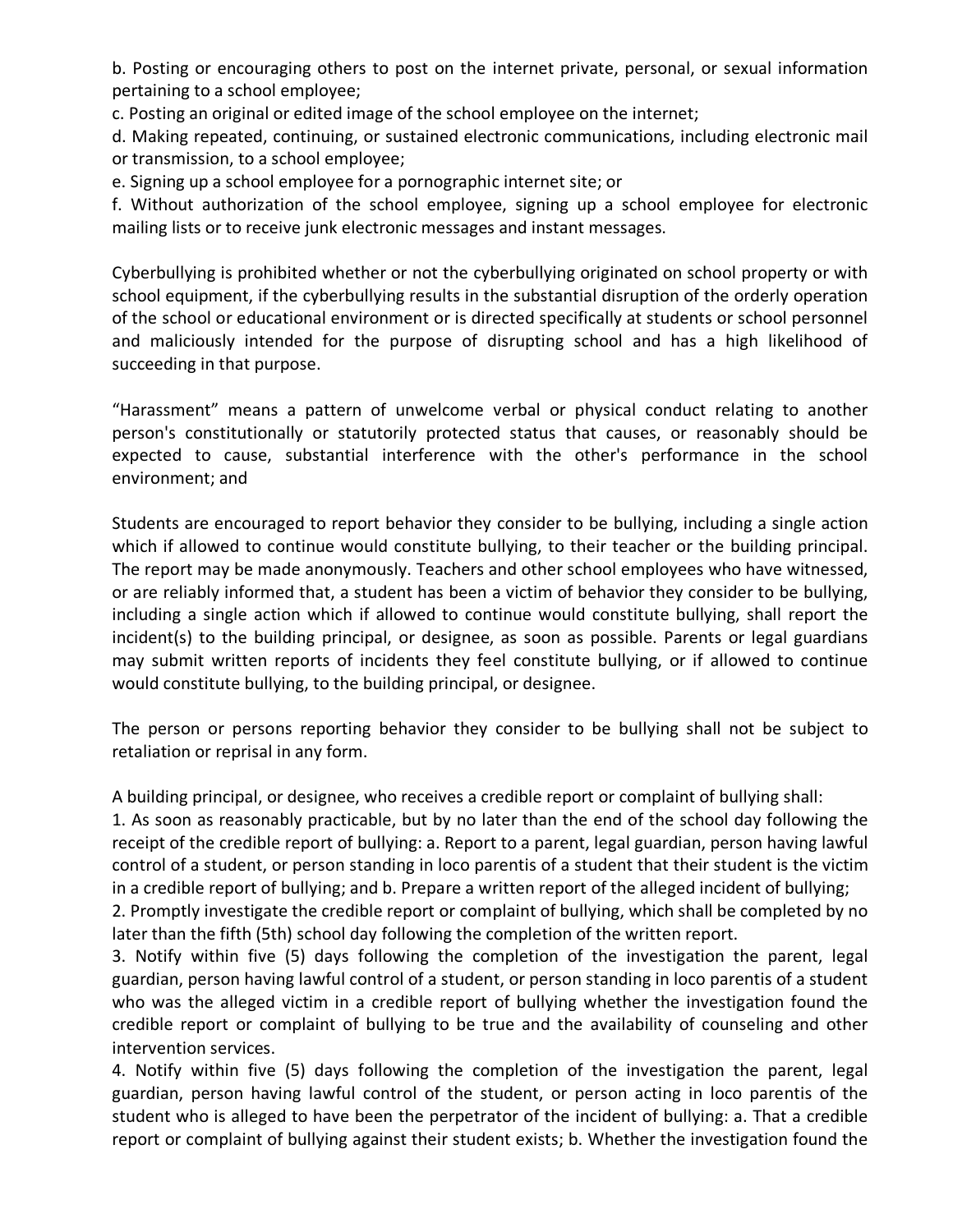credible report or complaint of bullying to be true; c. Whether action was taken against their student upon the conclusion of the investigation of the alleged incident of bullying; and d. Information regarding the reporting of another alleged incident of bullying, including potential consequences of continued incidents of bullying;

5. Make a written record of the investigation, which shall include: a. A detailed description of the alleged incident of bullying, including without limitation a detailed summary of the statements from all material witnesses to the alleged incident of bullying; b. Any action taken as a result of the investigation; and

6. Discuss, as appropriate, the availability of counseling and other intervention services with students involved in the incident of bullying.

Notice of what constitutes bullying, the District's prohibition against bullying, and the consequences for students who bully shall be conspicuously posted in every classroom, cafeteria, restroom, gymnasium, auditorium, and school bus. Parents, legal guardians, person having lawful control of a student, persons standing in loco parentis, students, school volunteers, and employees shall be given copies of the notice annually.

The superintendent shall make a report annually to the Board of Directors on student discipline data, which shall include, without limitation, the number of incidents of bullying reported and the actions taken regarding the reported incidents of bullying.

Copies of this policy shall be available upon request

MINIMUM PENALTY: Verbal reprimand by a school employee. MAXIMUM PENALTY: Expulsion from school and filing of appropriate legal charges.

VBSD Policy 4.3.6

#### **PARENT INITIATED CONFERENCES**

Parents may make appointments for conferences with school personnel by telephoning the office or by email. Parents are always welcome to call school to leave a message for their child's teacher to call them.

#### **PARENT TEACHER CONFERENCES**

Arkansas State Law requires a minimum of two Parent/Teacher Conferences per year. In our calendar we will provide afternoon and early evening times for your convenience. The teacher will contact you a few days beforehand so you can select an appointment time. We also welcome your requests for conferences at additional times. Please schedule conferences by calling the school office so the secretary can assist you in arranging a conference with your child's teacher or the principal. Please note that Open House and other school events are not appropriate times for discussing your child's progress with the teacher.

#### **\*DUE TO COVID-19, TELEPHONE OR ZOOM CONFERENCES MAY BE REQUIRED.**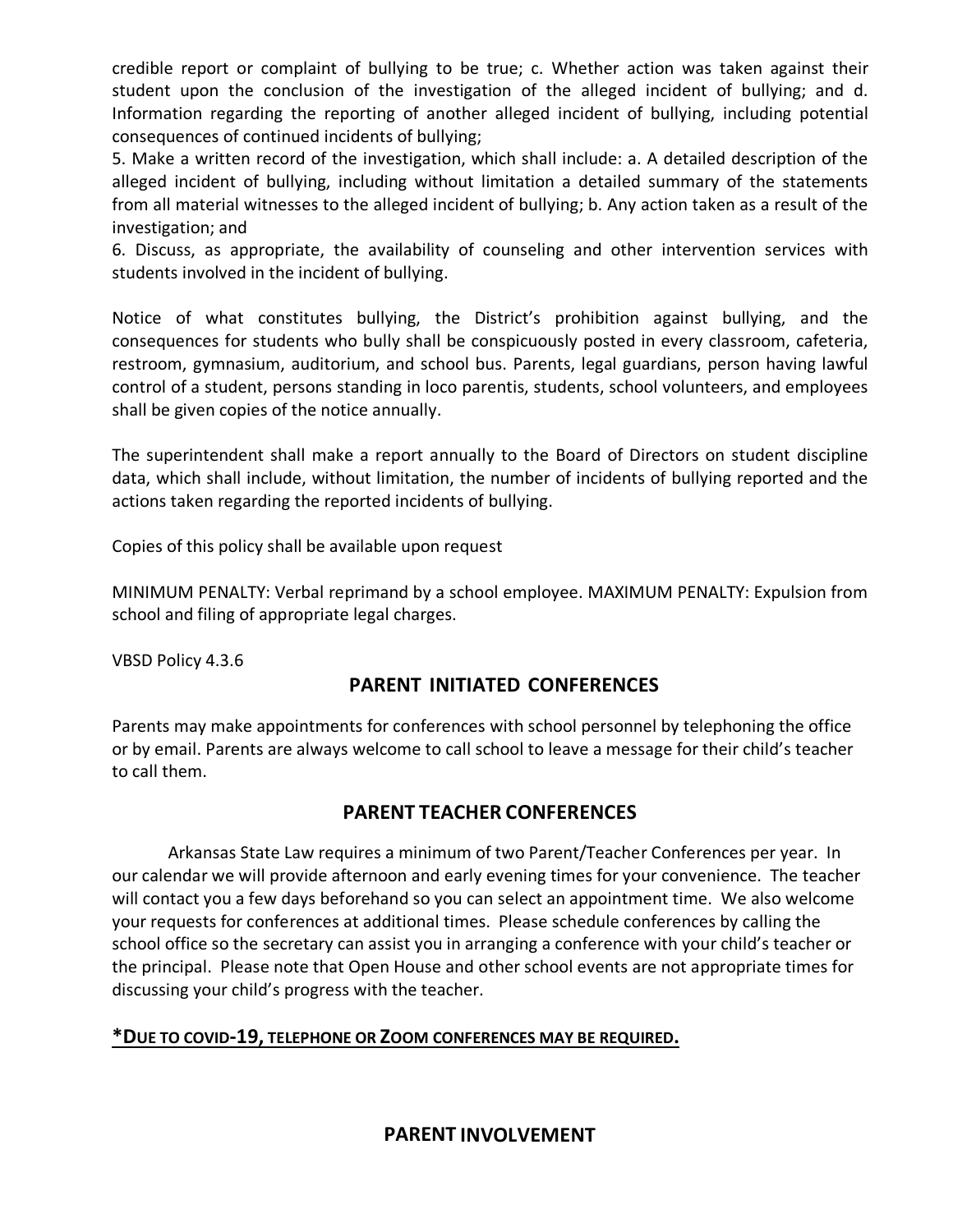The Parkview PTA is a vital part of our school program. We encourage your membership and participation in the PTA. Meetings are usually held monthly with several projects throughout the year.

Parents are encouraged to volunteer in many ways at school. You will have an opportunity to indicate your interests in volunteer programs at the beginning of the school year. Please feel free to suggest other ways in which you can become involved. We hope you will be an active part of your child's school career.

A parent facilitator from the faculty heads a Parent Advisory Committee which serves multiple functions such as setting the calendar for parent involvement events and reviewing data for our school improvement process.

Parents are welcome to visit school to have lunch with their child, observe a special event, or provide volunteer services so long as our check in procedures have been followed and their presence does not interrupt the learning process.

Parents are encouraged to eat lunch; however, the lunch schedule and instructional time needs to be honored and not interrupted. Parents are not allowed to go onto the playground or back to the classroom with their child. You may only eat with your student.

## **\*DUE TO COVID-19, VISITORS ARE NOT ALLOWED IN THE BUILDING UNTIL FURTHER NOTICE, NIGHT EVENTS ARE CANCELED UNTIL FURTHER NOTICE. PTA MAY DECIDE TOHOLD MEETINGS VIRTUALLY.**

#### **PARENT CONCERNS**

Should you have a problem with a situation at Parkview Elementary, please follow the process outlined below. Please remember that it is very important that you include your child's teacher in this process.

1. Always start with the teacher or employee with whom you have a concern.

2. If the problem or conflict is not resolved, the next step is to contact the school principal.

3. If the issue cannot be solved at the school, the school principal will refer you to the Van Buren District Office where your concern will be assigned to an appropriate staff person

#### **HOME AND SCHOOL COMMUNICATION AND INVOLVEMENT**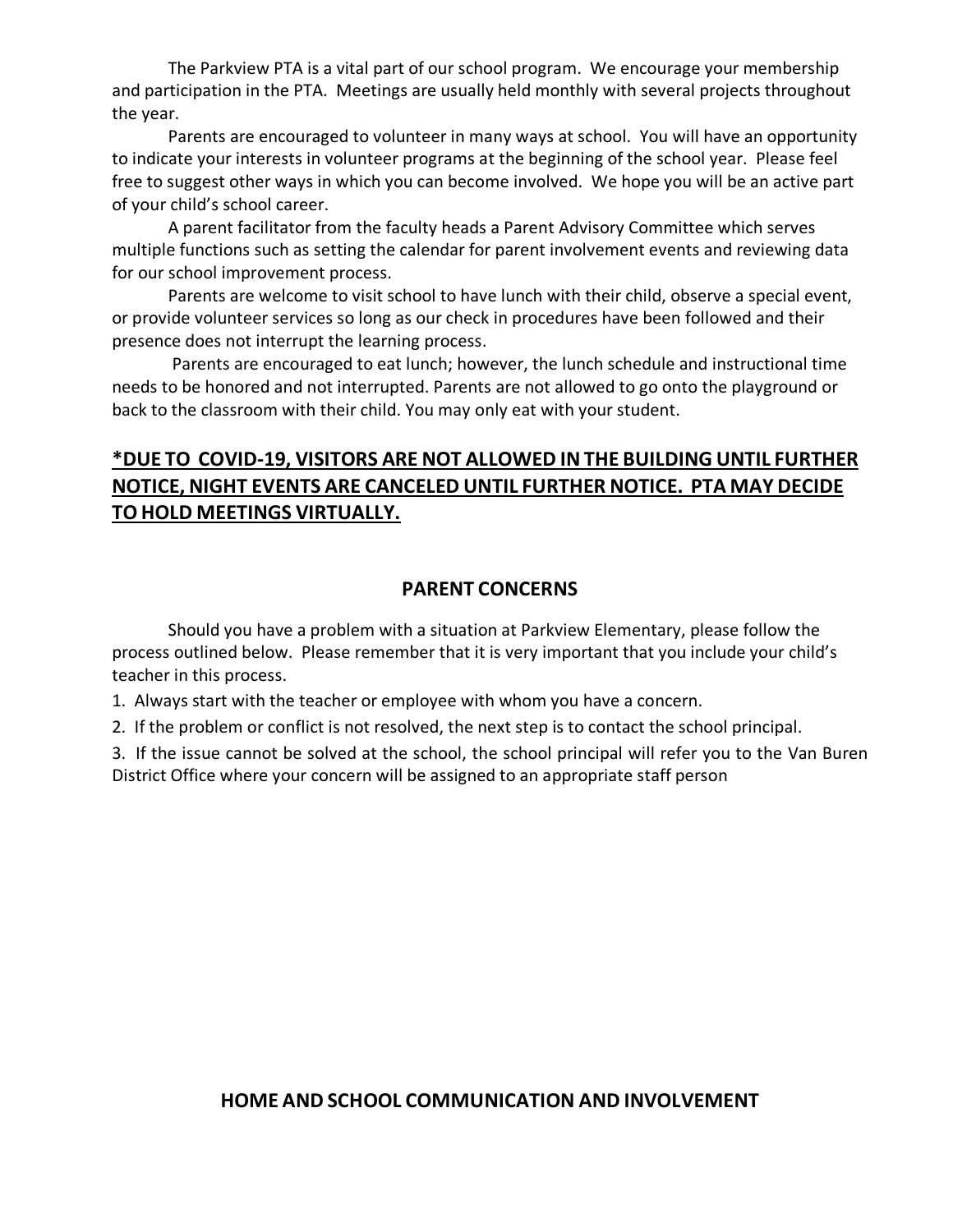Parkview is committed to open and clear communication. All parents are given the opportunity to participate in their child's education in the following ways:

- · Back to School Open House
- · PTA sponsored events
- · Fall Family Fun Night
- · Student for a Day
- · Grandparents Day
- · Rise and Shine
- · Parent Teacher Association
- · Parent-Teacher Conferences
- · Weekly class newsletter
- · Monthly calendars
- · Volunteer opportunities

**After reading the Parkview student handbook with your child, this page must be signed, dated, and returned to school.**